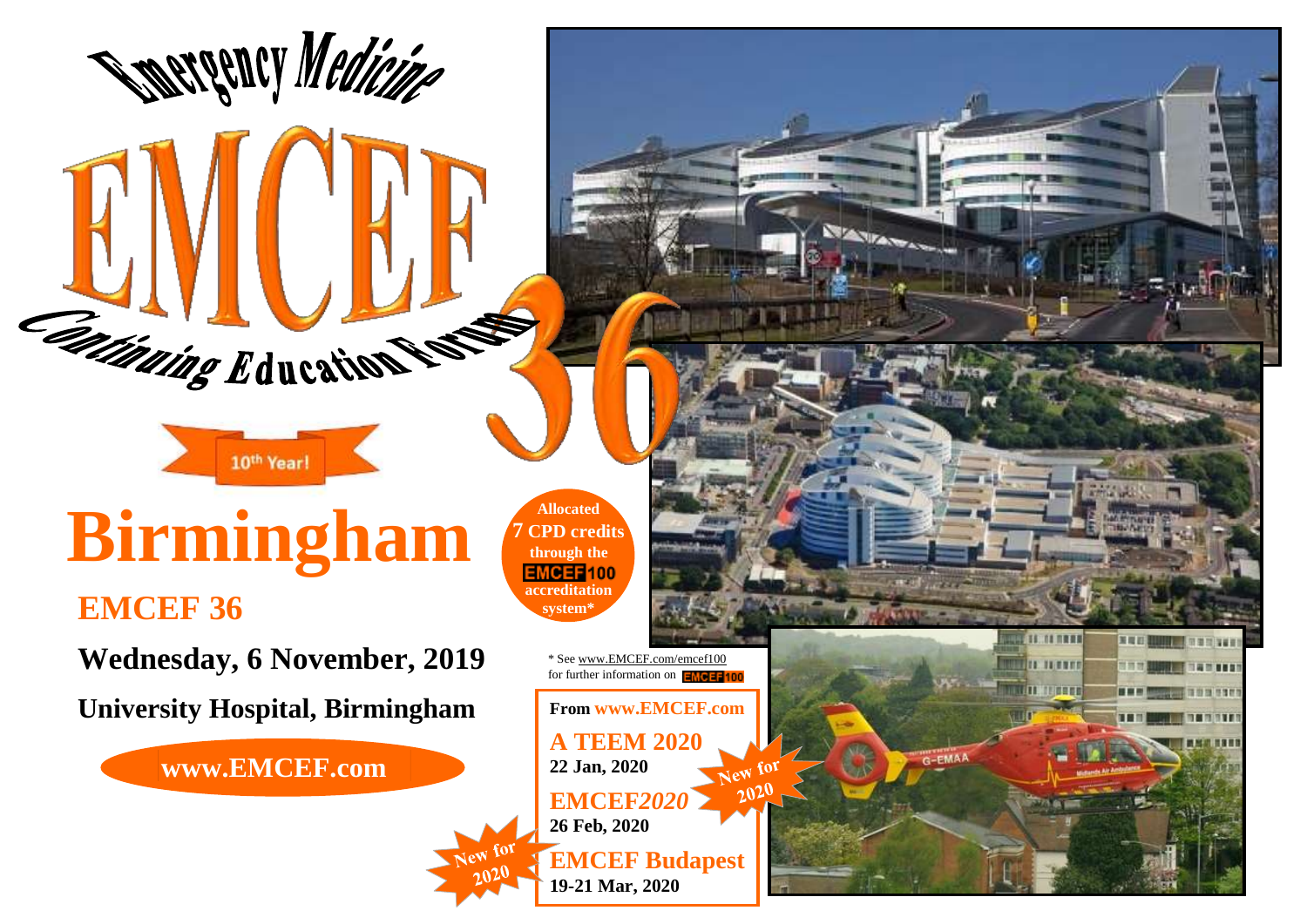## *Emergency Medicine Continuing Education Forum 36*

**Value CPD in Emergency Medicine, by consultants, for consultants**

One day. **Over seven hours of quality CPD**. No London hassle and expenses

**Date: Wednesday, 6 November, 2019**

**Venue:** Lecture Theatre 3, Education Centre, 1<sup>st</sup> floor, Queen Elizabeth Hospital, Birmingham, B15 2TH

**Target audience:** Consultant level. **Senior** middle-grade doctors, ECPs & ENPs may attend if **nominated in advance to accompany a consultant** and then confirmed. West Midlands Region Senior trainees must also be nominated, even if attending instead of going to regional training**. In all cases, nominations must be registered by the nominating consultant via the website. This cannot be done by the nominee!**

**Cost: £55** early registration fee per consultant for payments made a week or more in advance. **The fee rises to the full price of £80 for payments received after that time and to £110 for anyone attending without a pre-confirmed place!** Payment instructions are on the penultimate page of this brochure. Nominated colleagues (see above) may attend **free of charge**, so long as their places are **confirmed in advance**. **If payment is not made and the colleague attends, then that colleague will be charged as above!**

Registration is **free** to non-GMC specialists based outside the UK

**All "no shows" who fail to cancel in advance will be charged the full price. This applies also to those who register for free or who are nominated – inform those whom you have nominated!**

**Cancellation:** Via e-mail or through the website contact form, at least a week in advance. Any fees paid may be applied to a later event

**CPD certification:** Allocated **7 hours** through \*

\* See www.emcef.com/emcef100 for further information on *EMCEF100*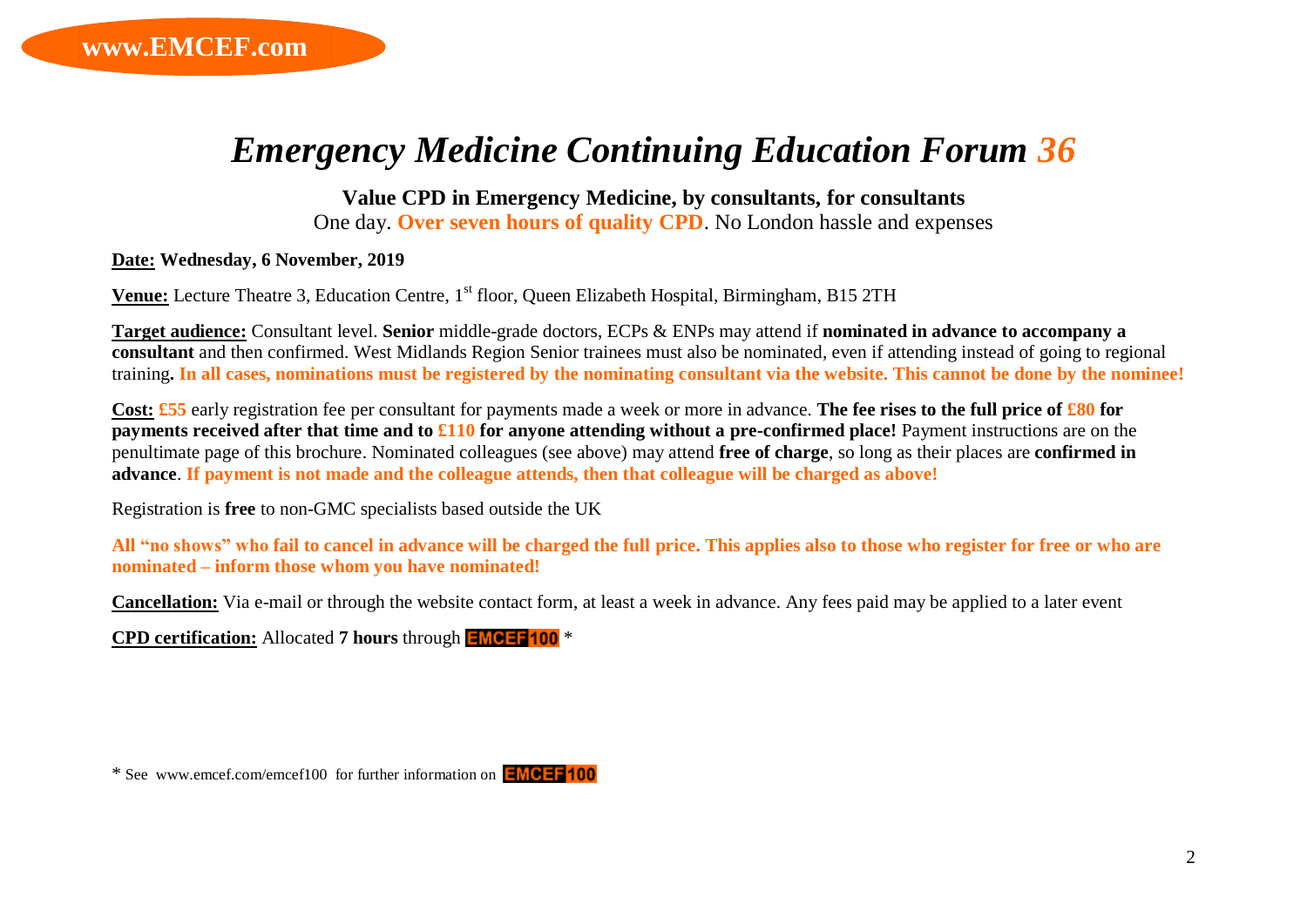## **Programme:**

| From To |       | Length | <b>Content</b>                                                                                               | <b>Speaker</b>          | <b>Grade</b>                 | <b>Specialty</b> | <b>Trust/Organisation</b> |
|---------|-------|--------|--------------------------------------------------------------------------------------------------------------|-------------------------|------------------------------|------------------|---------------------------|
| 08:00   | 08:20 | 00:20  | <b>Registration</b>                                                                                          | (Staff)                 |                              |                  |                           |
| 08:20   | 08:30 | 00:10  | <b>Introduction &amp; procedures</b>                                                                         | Alon Duby               | Consultant                   | <b>EM</b>        | RCDM, Birmingham          |
| 08:30   | 09:00 | 00:30  | Clinical Educator - challenges and opportunities                                                             | <b>Bish Elangbam</b>    | Consultant                   | <b>EM</b>        | Sandwell & W Birmingham   |
| 09:00   | 09:45 | 00:45  | Dermatology cases                                                                                            | Agustin Martin-Clavijo  | Consultant                   | Dermatology      | QEH, Birmingham           |
| 09:45   | 10:30 | 00:45  | Transfusion at sea and where it's got us                                                                     | <b>Steve Williams</b>   | Director, Medical Operations |                  | <b>REVA Air Ambulance</b> |
| 10:30   | 10:50 | 00:20  | Late registration + tea/coffee                                                                               |                         |                              |                  |                           |
| 10:50   | 11:35 | 00:45  | Face the facts – facial & dental emergencies                                                                 | Hugo Dowd               | Consultant                   | <b>EM</b>        | Antrim Area Hospital, NI  |
| 11:35   | 12:20 | 00:45  | Hiding in full view – what you miss even when you are looking for it                                         | <b>Richard Wellings</b> | Consultant                   | Radiology        | <b>UHCW, Coventry</b>     |
| 12:20   | 13:05 | 00:45  | Ethical decisions in clinical practice                                                                       | Jeremy Henning          | Consultant                   | Anaesthetics     | Middlesbrough             |
| 13:05   | 14:05 | 01:00  | Lunch                                                                                                        |                         |                              |                  |                           |
| 14:05   | 14:50 | 00:45  | Calling it out with compassion – an approach to behaviours that<br>undermine a culture of safety or learning | <b>Chris Turner</b>     | Consultant                   | <b>EM</b>        | <b>UHCW, Coventry</b>     |
| 14:50   | 15:35 | 00:45  | GIRFT – getting it right first time in Emergency Medicine                                                    | <b>Chris Moulton</b>    | Consultant                   | <b>EM</b>        | <b>Bolton</b>             |
| 15:35   | 15:55 | 00:20  | <b>Tea/coffee</b>                                                                                            |                         |                              |                  |                           |
| 15:55   | 16:25 | 00:30  | Why are EM clinicians uniquely placed for senior leadership roles?                                           | Arne Rose               | Consultant                   | <b>EM</b>        | Shrewsbury & Telford      |
| 16:25   | 16:55 | 00:30  | <b>Female Genital Mutilation</b>                                                                             | <b>Richard Fawcett</b>  | Consultant                   | <b>EM</b>        | UHNM, Stoke-on-Trent      |
| 16:55   | 17:25 | 00:30  | Red Thread update                                                                                            | Katie Wright            | Consultant                   | <b>EM</b>        | HEFT, Birmingham          |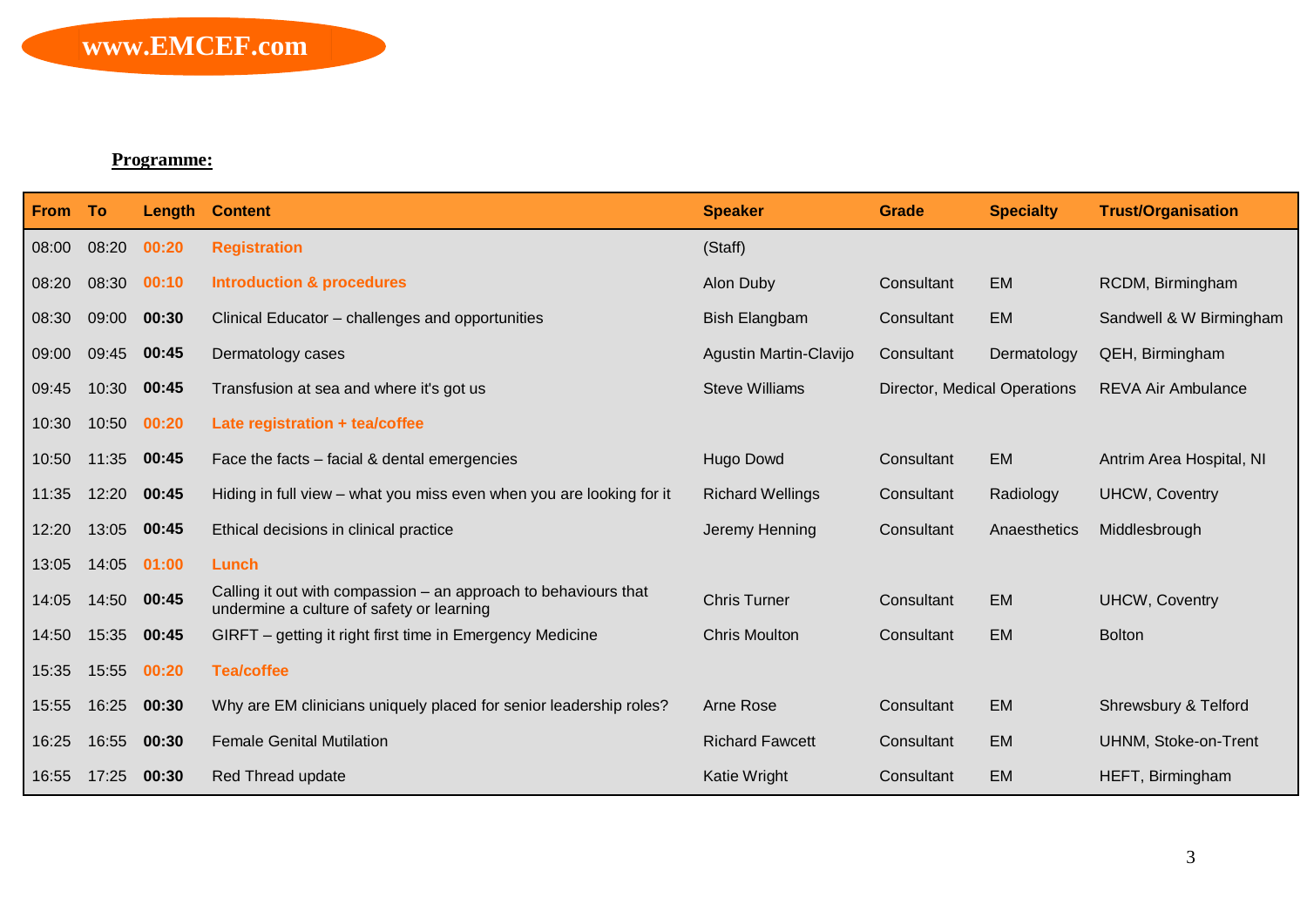**Registration:** Consultants may register via the website, **after** making payment, using "instant registration". Other options also available there.

**Please note: If you do not receive an e-mail confirming registration, then this means that your application was not received/recorded and you are thus not registered. In such a case, please make contact using the [drydok@hotmail.com](mailto:drydok@hotmail.com) address.**

**Payment:** By **BACS**, using the details below. Use a reference in the format of "36", followed by your surname and then first name (as much as fits), as your payment will need to be identified among others. You will require this reference and other details for the website registration (see above). The banking details are as follows:

Account name: **EMCEF** Account number: **2177 9791** Sort Code: **54 21 13** From **abroad**, you will need the following: IBAN BIC (bank): **NWBKGB2L** IBAN Number: **GB08NWBK54211321779791**

If there are any issues with making payment, please let me know via e-mail

**As of a week before the event fees rise for any places not yet fully paid (see cost section, above) and free places/nominations are no longer available! In the past, some people simply "showed up" on the day without confirmation. Avoid this – get confirmed in advance!**

**Inquiries:** Inquiries via e-mail to **[EMCEF@hotmail.co.uk](mailto:EMCEF@hotmail.co.uk)** or **[drydok@hotmail.com](mailto:drydok@hotmail.com)** (use the latter if you receive no reply) Keep track of details and changes via the website…